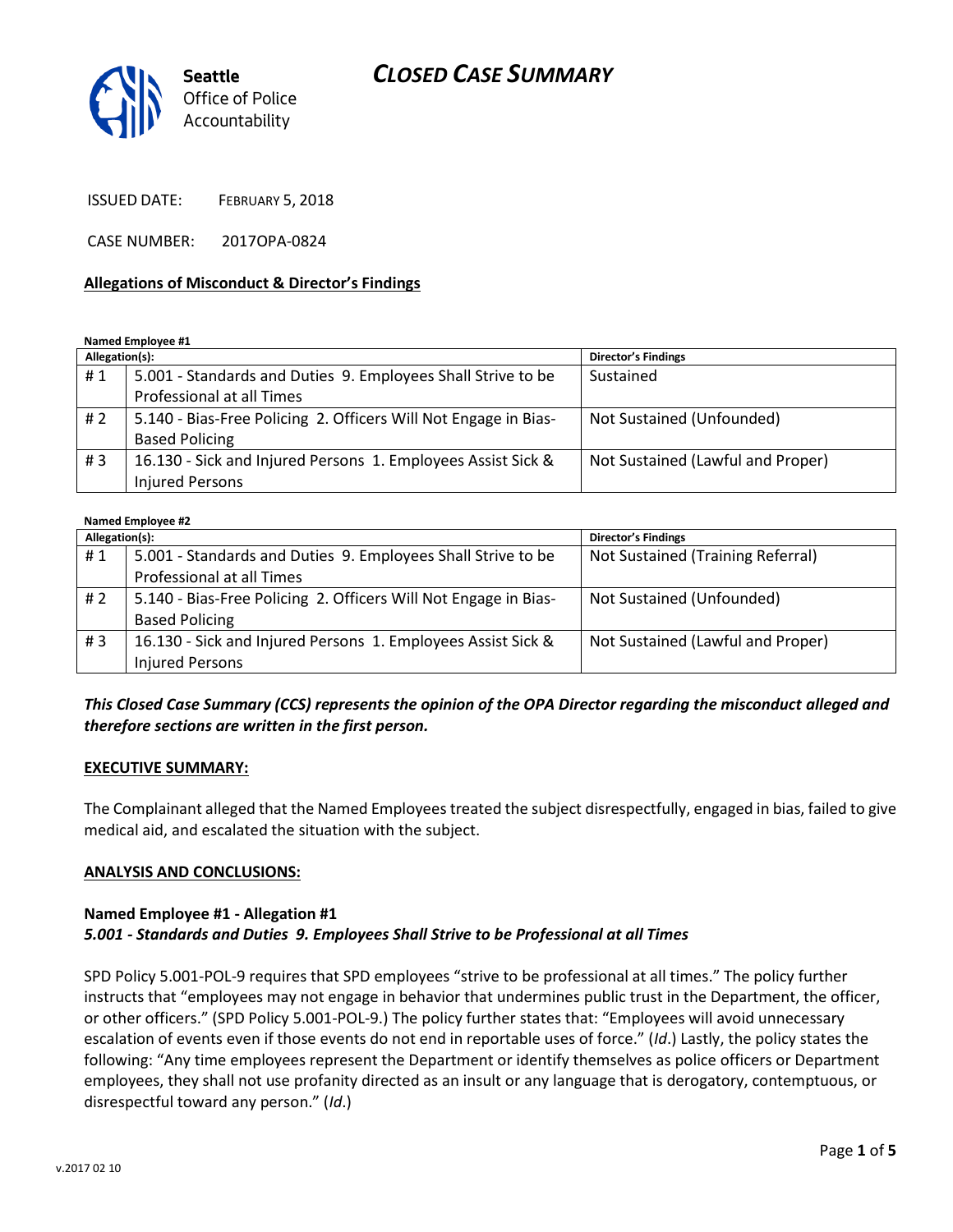

OPA CASE NUMBER: 2017OPA-0824

Based on my review of the Named Employees' Body Worn Video (BWV), I find that NE#1's actions and statements during this incident violated the Department's professionalism policy.

First, I find that NE#1's statements and demeanor towards the subject unnecessarily escalated this incident. His statements – which included: "don't touch me" when the subject appeared to make slight contact with him; and "You keep walking up on me, do you want me to push you? If you get close to me I'm going to push you. How's that sound? Is that what you want me to do? I don't want you to touch me" – were aggressive and served to escalate his interaction with the subject. Also escalating the situation was the fact that he did, in fact, appear to push the subject. It is unclear why such physical contact was necessary in this case. While the subject was clearly unwell (apparently intoxicated) and was also verbally aggressive, NE#1 could have handled this situation differently and more professionally.

Second, NE#1's later statement to the subject - "You need to drink about three more beers so that you'll pass out somewhere and not bother people. Then you won't be a nuisance Cool Aid" – was contemptuous and disrespectful of the subject. Whether or not the subject was herself insulting and difficult – which she appeared to have been from the ICV – this statement, which was made within range of other civilians who were observing NE#1's actions, was inappropriate and was contrary to the expectations of the community and the Department.

As such, I recommend that this allegation be Sustained.

#### Recommended Finding: **Sustained**

### **Named Employee #1 - Allegation #2** *5.140 - Bias-Free Policing 2. Officers Will Not Engage in Bias-Based Policing*

SPD policy prohibits biased policing, which it defines as "the different treatment of any person by officers motivated by any characteristic of protected classes under state, federal, and local laws as well other discernible personal characteristics of an individual." (SPD Policy 5.140.) This includes different treatment based on the race of the subject. (*See id*.) The policy provides guidance as to when an allegation of biased policing occurs, explaining that: "an allegation of bias-based policing occurs whenever, from the perspective of a reasonable officer, a subject complains that he or she has received different treatment from an officer because of any discernable personal characteristic…" (*Id.*)

The Complainant alleged that the Named Employees' actions towards the subject were motivated by bias. In her complaint, the Complainant asserted that she was "troubled by how the police treated this Woman of Color who needed help…" She later indicated that she wanted the Named Employees to receive training in "no racial bias."

While, as indicated more fully herein, I do not believe that the officers handled this incident entirely appropriately, I do not find that they engaged in biased policing. I base this conclusion on my review of the BWV and on the totality of the circumstances involved in this case. Notably, there is no evidence of any racial slurs or any other similar improper motivation behind the officers' acts. Their decision to treat the subject as they did appears to have more to do with her level of intoxication and the officers' prior interactions with her than her status as a Native American woman.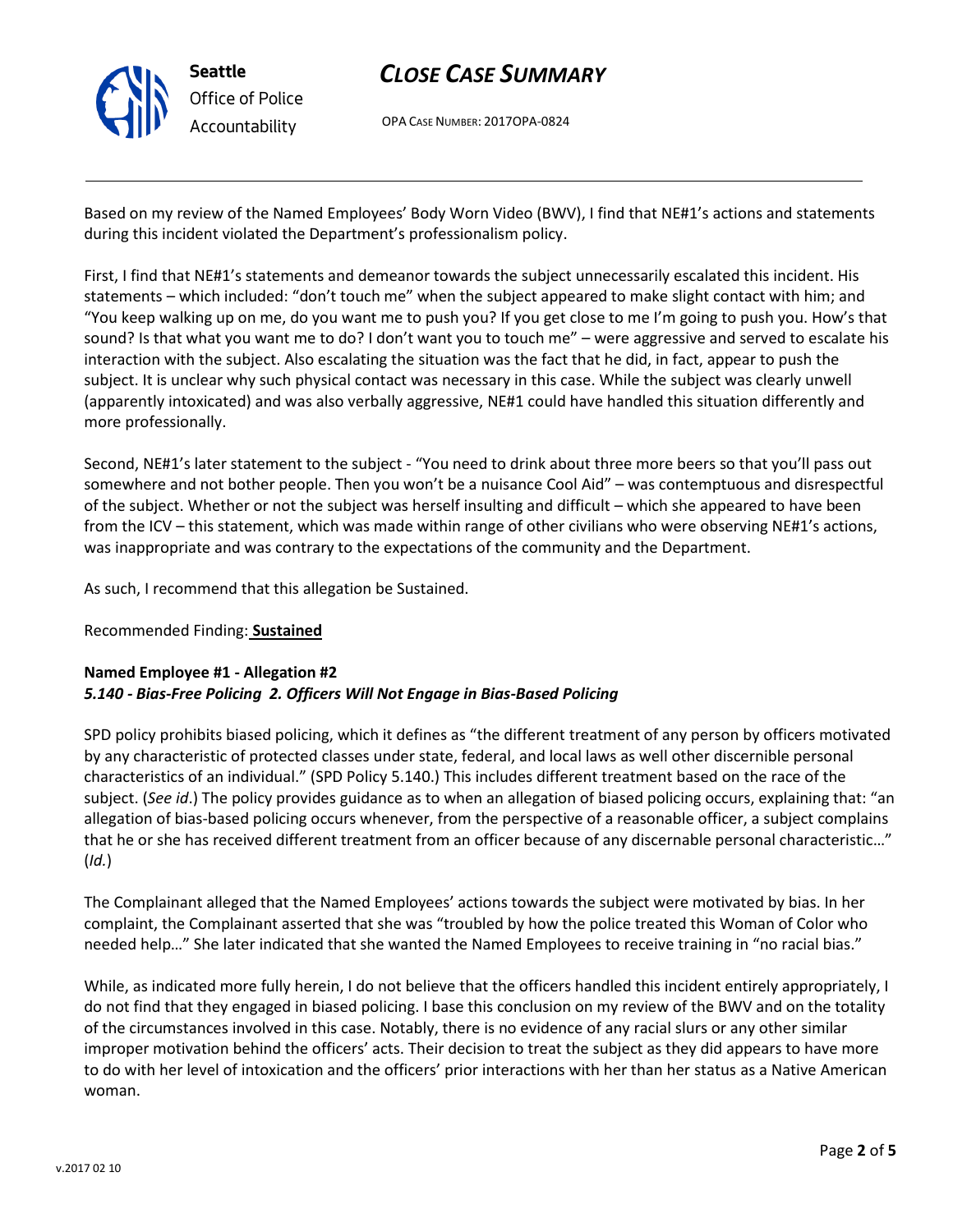

OPA CASE NUMBER: 2017OPA-0824

For these reasons, I recommend that this allegation be Not Sustained – Unfounded.

Recommended Finding: **Not Sustained (Unfounded)**

### **Named Employee #1 - Allegation #3** *16.130 - Sick and Injured Persons 1. Employees Assist Sick & Injured Persons*

The Complainant recounted that the subject was unwell on the date in question and that, at one point, the subject fell onto the sidewalk. The Complainant stated that she observed the subject's fall and that she and her husband helped the subject off of the ground. The Complainant recalled telling the subject that it was ok and that help was coming. The Complainant stated, however, that when help arrived in the form of the Named Employees, they were unhelpful and taunted the Complainant, thereby improperly escalating the situation. The Complainant contended that she did not believe that the subject was intoxicated, given that she was in the subject's close proximity and did not smell alcohol.

The Complainant recalled that she told NE#1 that the subject needed help and, in response, NE#1 stated that the subject would not go to detox based on their past experiences with her and that she needed to go somewhere with benches. The Complainant reported that NE#1 again told her that there was nothing they could do. The Complainant asserted that NE#1 was wrong to not provide the subject with medical aid when she was not clearly medically well and given that it was a very hot day. I note that the Complainant did not state that NE#2 was complicit in the failure to provide medical aid.

As discussed above, the Named Employees' BWV captured their interaction with the subject and the Complainant. Shortly after they arrived at the scene, NE#1 asked the subject whether she was "alright" and whether she needed to go to detox. The subject responded no to both questions. After a further back and forth, which included the Complainant calling NE#1 an "asshole" and telling him to "get the fuck off my block," the Complainant asked NE#1 if they could get the subject an "aid car." NE#1 asked the subject if she wanted an aid car and the subject appeared to shake her head from side to side, indicating no. After additional largely unproductive conversation with the subject, NE#1 approached the Complainant to speak with her. NE#1 told the Complainant that the subject's name was "coolaid," that she is someone they deal with on a regular basis and that she is normally intoxicated. The Complainant expressed her concern that the Complainant was "really unsafe," but NE#1 responded that she is always like that and it was nothing new to the officers. NE#1 then told the Complainant that they tried to offer her detox so she could "sleep off that drunkenness and she refuses to go."

NE#1 stated at his OPA interview that, while he was aware that the subject was reported as needing officers' assistance, he never heard or was told that the subject had fallen down. Based on my review of the BWV, it does not appear that NE#1 and NE#2 discussed this matter while at the scene.

SPD Policy 16.130-POL-1 concerns the obligation of Department employees to assist sick and injured persons. The policy requires that: "Employees assisting a sick and/or injured person will attempt to determine the nature and cause of the person's injury or illness, provide first aid, and initiate Emergency Medical Services (EMS) as needed."

Here, NE#1 apparently determined that the subject was intoxicated rather than sick or injured. While he did not ultimately call an ambulance, he offered to do so and further offered the subject detox services. The subject refused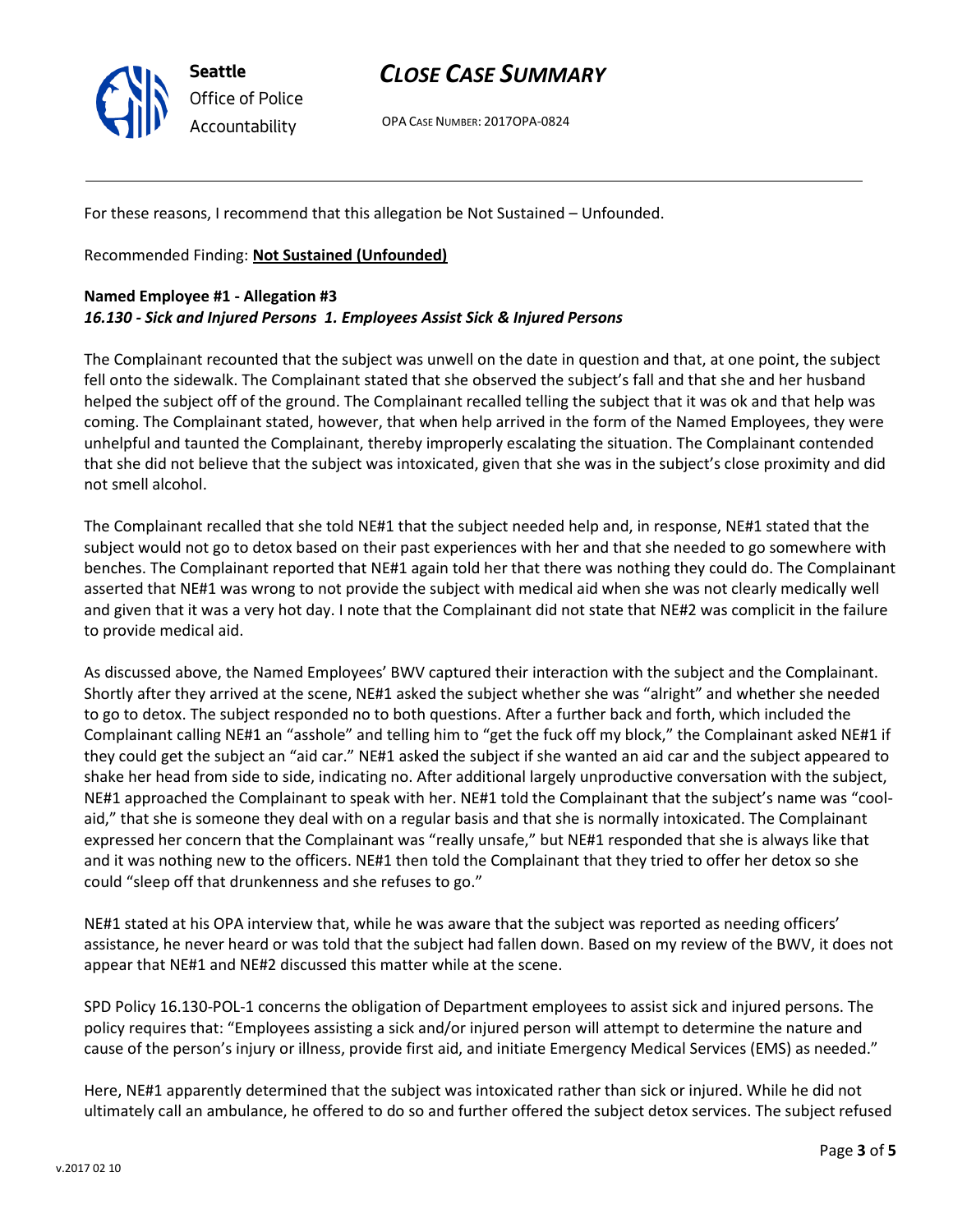

OPA CASE NUMBER: 2017OPA-0824

both. Based on my review of the video, it does not appear that NE#1 was actually aware that the subject had fallen down. Moreover, there is no evidence in the record that the subject had any signs of injury that would have indicated that she had fallen or otherwise hurt herself. As such, based on the information known to NE#1 at the time, I do not find that his failure to provide first aid or initiate EMS was in violation of policy.

Recommended Finding: **Not Sustained (Lawful and Proper)**

### **Named Employee #2 - Allegation #1** *5.001 - Standards and Duties 9. Employees Shall Strive to be Professional at all Times*

As with NE#1, I also had concerns about NE#2's statements during this incident. Specifically, I believe that NE#2's statement to the Complainant and her husband that they must not be from Seattle when they raised concerns about the subject's condition was problematic.

This statement – which exhibited a lack of empathy on NE#2's behalf – reflected negatively both on NE#2 and on the Department as a whole. Based on her complaint to OPA, the Complainant was clearly insulted, surprised and disappointed by this statement. This was particularly the case given that it came from an officer who has taken an oath to serve, protect and treat with respect all people – even those who are intoxicated or in crisis.

At his OPA interview, NE#2 stated that he realized that the Complainant and her husband found his statement to be rude. He made no additional efforts to explain his statement to them. Based on my review of the ICV, I do not think that NE#2 meant to be rude or insulting, but, in reality, his statement was exactly that.

I very much believe that NE#2's statement straddles the border of unprofessionalism. However, given my review of the video and given that NE#2's overall tone and demeanor towards the Complainant was polite, I believe that a training referral is the appropriate finding.

• **Training Referral**: NE#2 should be counseled by his chain of command concerning his statements in this case. He should be informed that, even though this finding was not sustained, his conduct fell below the Department's expectations. He should be told that such statements reflect negatively on the Department and decrease community trust and confidence in officers. This counseling should be memorialized in a PAS entry.

Recommended Finding: **Not Sustained (Training Referral)**

## **Named Employee #2 - Allegation #2** *5.140 - Bias-Free Policing 2. Officers Will Not Engage in Bias-Based Policing*

For the same reasons as stated above (*see* Named Employee #1, Allegation #2), I recommend that this allegation be Not Sustained – Unfounded.

Recommended Finding: **Not Sustained (Unfounded)**